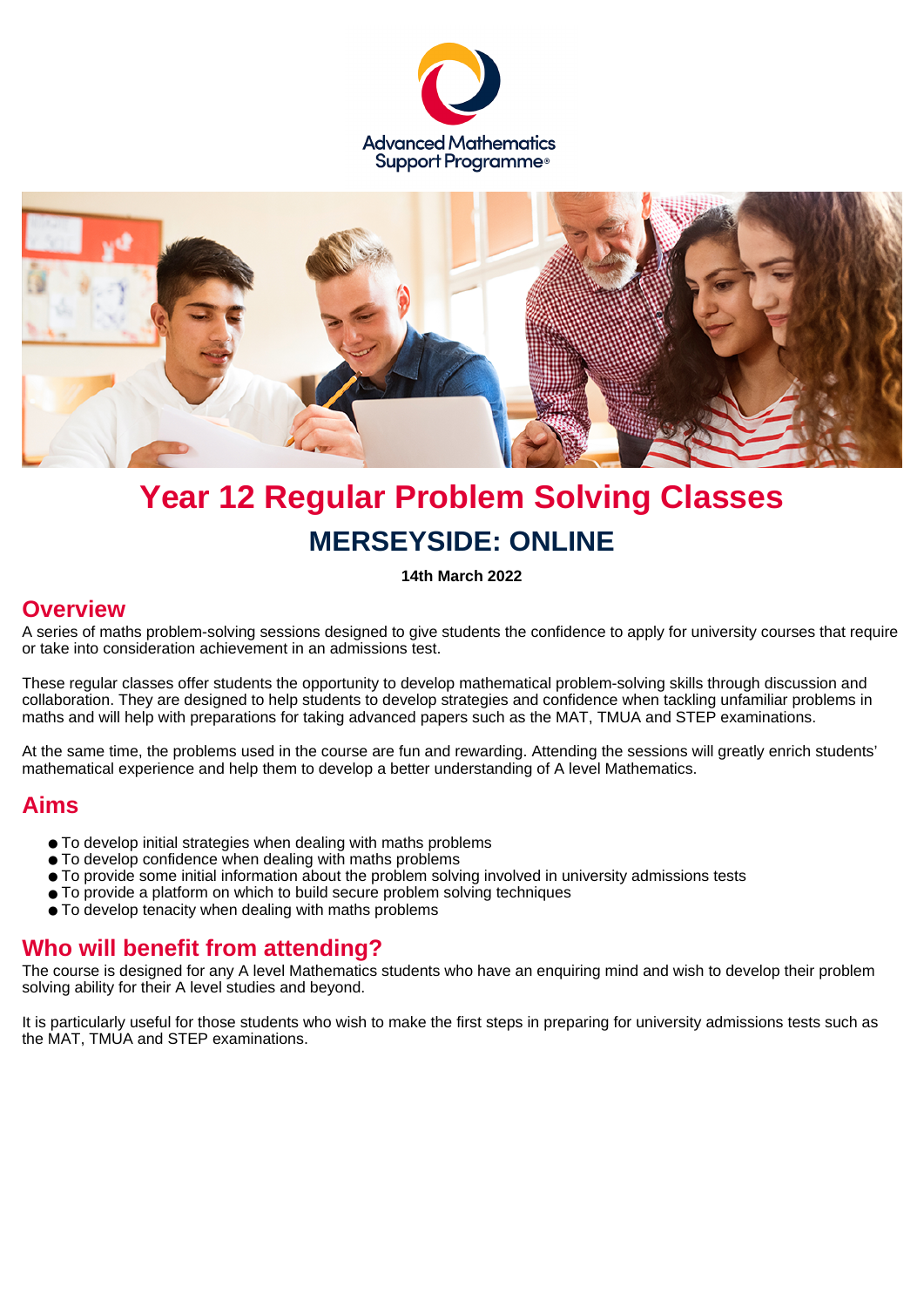## **Content**

The course covers a wide range of mathematical disciplines with problems. These can include

- Algebra: the difference between two squares and other identities
- Geometry: angles, triangle and circles
- Number: digits and divisibility
- Algebra: forming and solving equations
- Combinatorics: systematic counting
- Number: prime factorisation, fractions and irrationals
- Algebra: sequences and series
- Number: indices and logarithms
- Algebra: quadratics, cubics and other polynomials
- Geometry: trigonometry
- Combinatorics: further systematic counting and placement
- Geometry: coordinates and vectors
- Calculus: curve sketching and differentiation
- Calculus: integration
- Combinatorics: the binomial expansion

### **Materials and Equipment**

If the classes are being held online, you will need access to suitable equipment. You are advised to use a headset or headphones with an inline microphone to provide the best sound quality and to prevent audio issues for other users. A laptop with a built-in webcam and microphone may be sufficient if you're in a quiet area but please take the time to check this before the session. BBB is designed to be used on a variety of platforms but you will get the best experience via a desktop or laptop computer, running either Google Chrome or Mozilla Firefox as the browser.

Note: Internet Explorer and Edge are not suitable currently.

Access to GeoGebra or desmos will also be useful.

#### **Other Information**

The following problems provide a taste of the sort of problem solving that will be encountered in the classes

**Problem 1:** How many primes greater than two can be found that are one less than a square number?

**Problem 2:** How many pairs of integers can you find that satisfy the equation  $\langle x^2-y^2=45\rangle$ ?

#### **Study Schedule**

This is a FREE online weekly course to help students to develop their problem solving skills. It is open to all enthusiastic Year 12 maths students, but it may be particularly helpful for students who are thinking of styding maths or related courses at University. It will also help to uspport tudents who may need to take a university entrance test in Y13.

The course will consist of 8 online sessions, each consisting of 0.5 hours preliminary materials using Desmos, 1.0 hours of guided problem-solving using the browser-based BBB platform and approximately 1.0 hours of post-session supporting activities. Students will have the opportunity to review their solutions to problems between classes. All sessions will take place from 4.00 - 5.30pm. The dates of the sessions are:

Mar 14th, Mar 21st, Mar 28th, Apr 4th, Apr 25th, May 9th, May 16th, May 23rd.